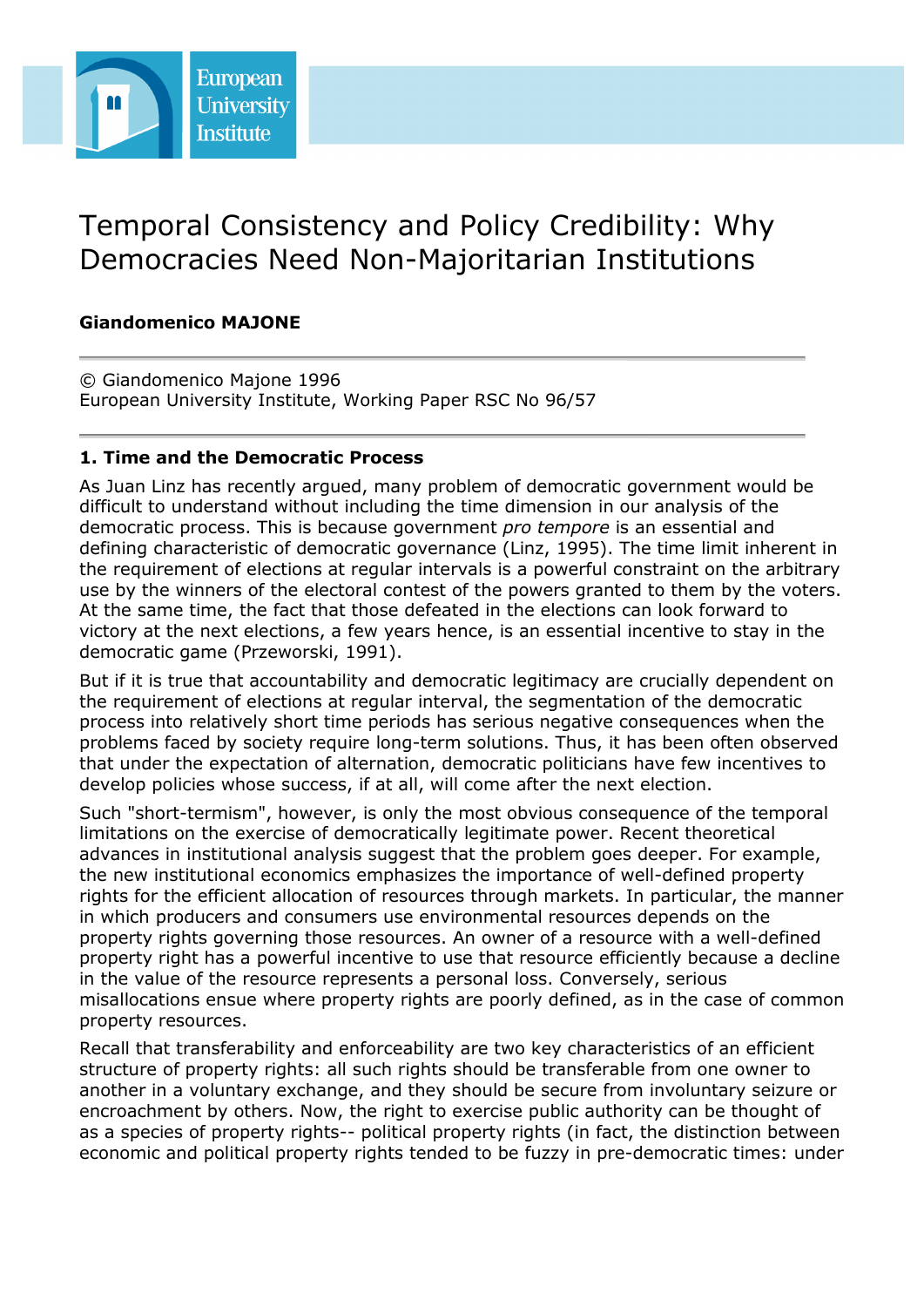

the 17th century system of sale of public offices, for example, one type of property rights could be converted into the other). Political property rights are used by politicians to make choices about policy and the structure of government. However, in a democracy such rights are ill defined:

In democratic politics... public authority does not belong to anyone. It is simply "out there", attached to various public offices, and whoever succeeds under the established rules of the game in gaining control of these offices has the right to use it.. While the right to exercise public authority happens to be with existing office holders today, other political actors with different and perhaps opposing interests may gain that right tomorrow, along with legitimate control over the policies and structures that their predecessors put in place. Whatever today's authorities create, therefore, stands to be subverted or perhaps completely destroyed-- quite legally and without any compensation whatever-- by tomorrow's authorities (Moe, 1990, p. 227).

As Terry Moe shows, the uncertainty created by the lack of well-defined political property rights has profound consequences for public policy making and institutional design. One consequence with which this paper is particularly concerned is the commitment problem: the fact that it is extremely difficult for democratic politicians to credibly commit themselves to a long-term policy. Before addressing this problem, however, let us consider a dilemma of democratic policy making which can arise even within the time segment defined by two successive elections; that is, during a period when the democratic politician is, in theory, given the power to pursue a preferred policy independently of changes in public opinion. This dilemma has been discussed in the economics literature under the heading of rules versus discretion.

#### **2. The Dilemma of Policy Credibility**

Central to the long-running debate on rules versus discretion in monetary policy is the question whether governments should tailor policies to current economic conditions (discretionary policy) or conduct policy according to pre-announced rules, such as a constant rate of monetary growth.

Critics of government discretion such as Milton Friedman had argued that governments and central banks lack the knowledge and information necessary for successful discretionary policy. Also, there is often a considerable lag between the moment when a policy decision is announced and the time when the decision is actually implemented. Hence, there is the risk that discretionary policy could make the economy less stable rather than more stable, as intended. The debate on rules versus discretion was given a new twist in the late 1970s. In an article published in the *Journal of Political Economy*, Kydland and Prescott (1977) argued that the central problem of public policy is its credibility: fixed rules are preferable because they increase policy credibility while discretion leads to "time inconsistency".

Time inconsistency occurs when a policy which appears to be optimal at time to no longer seems optimal at a later time tn. Without a binding commitment holding them to the original plan, governments will use their discretion to switch to what now appears to be a better policy. The problem is that if the market anticipates such a policy change, it will behave in ways which prevent policy makers achieving their original objectives.

Clearly, the phenomenon of time inconsistency does not arise only in the context of monetary policy, but is relevant to all discretionary policy making. To illustrate, suppose that at time to parliament enacts strict anti-pollution legislation. This seems to be, at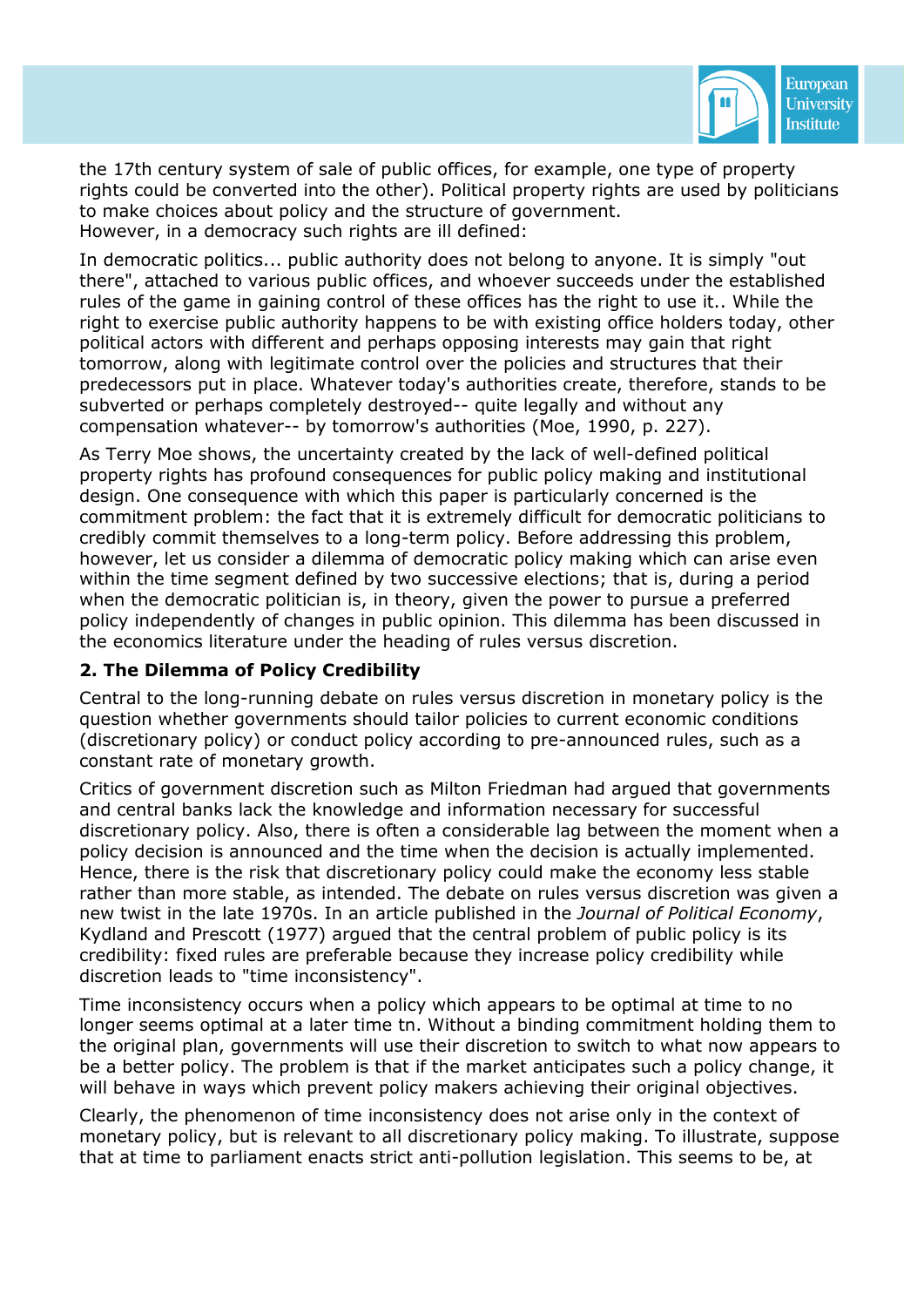

the time, the optimal response both to the severity of pollution problems and to the wishes of the voters. After passage of the law, however, there is a sharp economic down-turn, so that unemployment replaces environmental quality as the main concern of large numbers of voters. Especially if an election is nearing, the government will be tempted to ask parliament that the law be amended in order to make it less stringent and hence less costly to implement. Or, more simply, the government may decide to reduce the level of implementation by cutting the budget of the pollution inspectorate. But industrial polluters, anticipating such developments, will assume that they can violate the relevant regulations with impunity and the original policy objectives will not be achieved. The policy lacks credibility because it is seen to be time-inconsistent: the incentives of the policy makers at time tn differ from their incentives at time to.

Although time inconsistency is a general phenomenon, the solution suggested by Kydland and Prescott-- fixed rules-- is not applicable to environmental and other regulatory policies. Because regulation consists in applying general rules to particular situations, regulatory discretion is unavoidable. But there are other methods for increasing policy credibility. Especially important in the present context is the delegation of policy-making powers to institutions which, by design, are not directly accountable to voters or to their elected representatives; in other words, delegation to non-majoritarian institutions. Before examining the relationship between delegation and policy credibility, it may be useful to briefly consider the reasons for the recent emergence of credibility as a prominent topic of research and public debate.

The issue of policy credibility first attracted sustained analytic attention in the 1970s, roughly at the same time as terms such as "interdependence" and "international policy coordination" became prominent in the field of international economic relations. This is no mere coincidence: growing economic, financial, ecological and political interdependence among nations has the effect of weakening the impact of policy actions on the home country and strengthening their impact on other countries. Thus, public policies are increasingly projected outside the national borders, but they can achieve their objectives there only if they are credible. At the national level, there is a trade-off between credibility and coercion: a policy lacking credibility may be enforced by coercive means, even if such a strategy entails high implementation costs and a potential loss of legitimacy. However, coercive means cannot be used outside the national borders, except under very special circumstances. Hence, increased openness of the national borders changes the nature of the trade-off by making it impossible or very costly to use coercive power as a substitute for policy credibility.

Even domestically, the growing complexity of public policy continues to erode the effectiveness of the traditional command-and-control techniques of government bureaucracy. Until fairly recently, most of the tasks undertaken by national governments were simple enough to be organized along classical bureaucratic lines. Once a programme was enacted the details of its operations could be formulated and appropriate commands issued by highly centralized command centres. By contrast, the single most important characteristic of the newer forms of economic and social regulation is that their success depends on affecting the attitudes, consumption habits, or production patterns of millions of individuals and thousands of firms and local units of government. Such tasks are difficult not only because they deal with technologically complicated matters but even more because they aim ultimately at modifying individual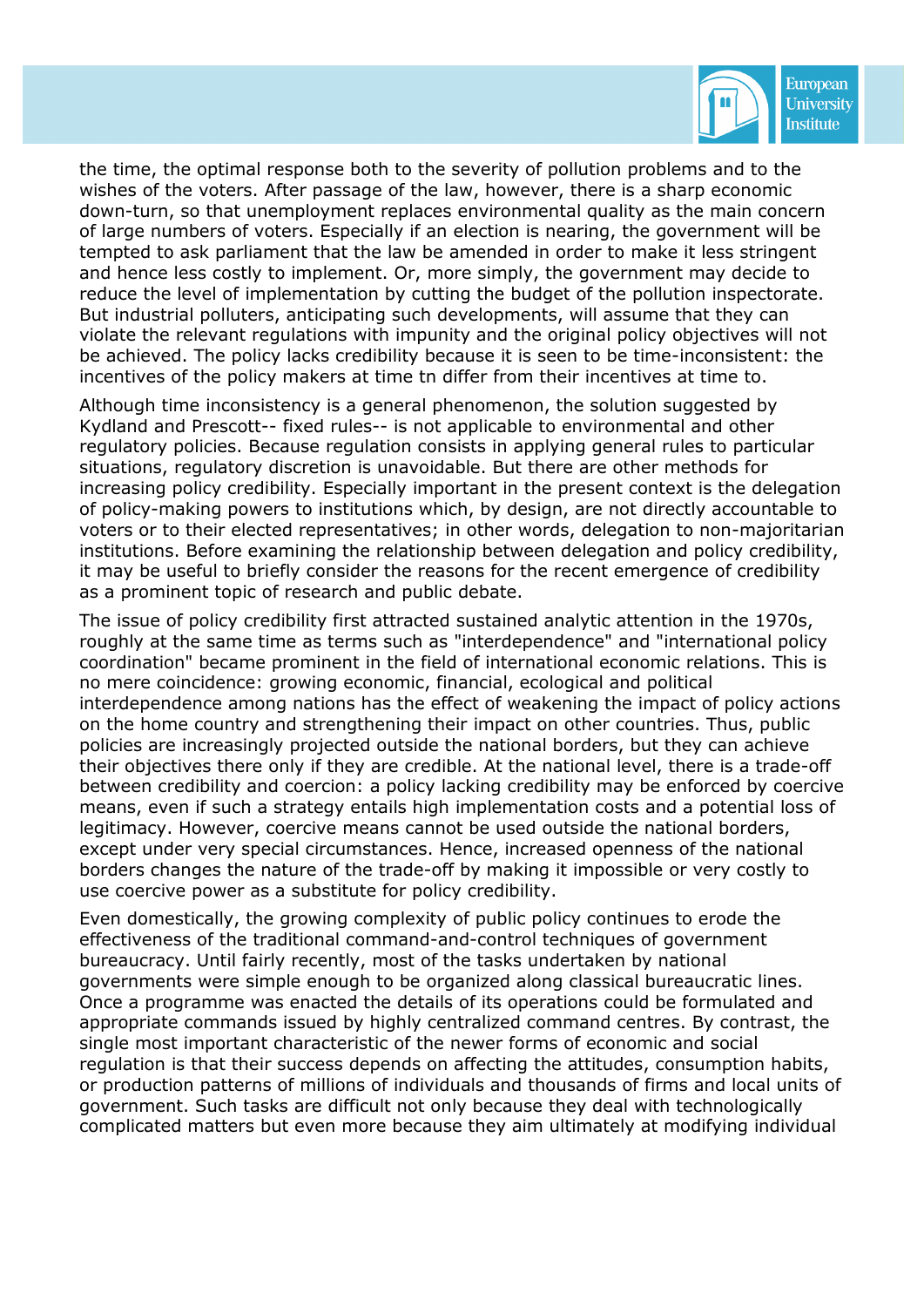

expectations and behaviour (Schultze, 1977). Hence, credibility becomes an increasingly crucial resource of policy makers even at the domestic level.

Democratic politicians are caught in a serious dilemma: while policy credibility becomes increasingly important both at the national and the international level, the means of achieving it continue to be seriously constrained by the rules of the game. As already noted, in a democracy political executives tend to have short time horizons-- shorter, for example, than their counterparts in the private sector-- so that the efficacy of reputational mechanisms (Milgrom and Roberts, 1992) is more limited in the political sphere. It is also well known that in any situation of collective choice there are many possible majorities, and that their respective preferences need not to be consistent. Because political property rights are attenuated-- a legislature cannot bind a subsequent legislature and a majority coalition cannot bind another-- public policies are always vulnerable to reneging and hence lack credibility.

#### **3. Delegation and Policy Credibility**

Traditional analyses of the delegation problem-- why political sovereigns are willing to transfer important policy-making powers to independent, and in particular to nonmajoritarian institutions-- tend to stress cognitive factors. Politicians, it is said, have neither the expertise to design policies in detail nor the capacity to adapt them to changing conditions or particular circumstances. Specialized agencies, staffed with neutral experts, can carry out policies with a level of efficiency and effectiveness that politicians cannot.

Such explanations have merit, but the above discussion suggests that they miss what today may be the main reason for delegating responsibilities to independent institutions: to achieve policy credibility at a time when it is becoming increasingly difficult to impose policy objectives by legislative or administrative fiat. Another element missing from most analyses of the delegation problem is the international dimension. Yet, this dimension is becoming crucially important as deepening ecological interdependence and the globalization of markets for products and services emphasize the need of international regulatory regimes. The European Community (EC) provides the most advanced examples, and the greatest stock of practical experience, in the field of supranational regulation. Therefore, understanding the logic of delegation in the EC may be helpful in designing new regulatory arrangements at the international level.

Particularly in the area of social regulation (environment, consumer protection, health and safety at work, equal rights for male and female workers) the delegation of regulatory powers to the European institutions has gone well beyond the functional needs of the single European market. Thus, while the first environmental directives were for the most part concerned with product regulation, and hence could be justified by the need to prevent that different national standards would impede the free movement of goods, later directives increasingly stressed process regulation (emission and ambient quality standards, regulation of waste disposal and of land use, protection of flora and fauna, environmental impact assessments, and so on), aiming at environmental rather than free-trade objectives.

Today European environmental regulation includes more than 200 pieces of legislation, and in many member states the corpus of environmental law of Community origin outweighs that of purely domestic origin. How can one explain such a massive transfer of regulatory powers by member states always jealous of their national sovereignty, and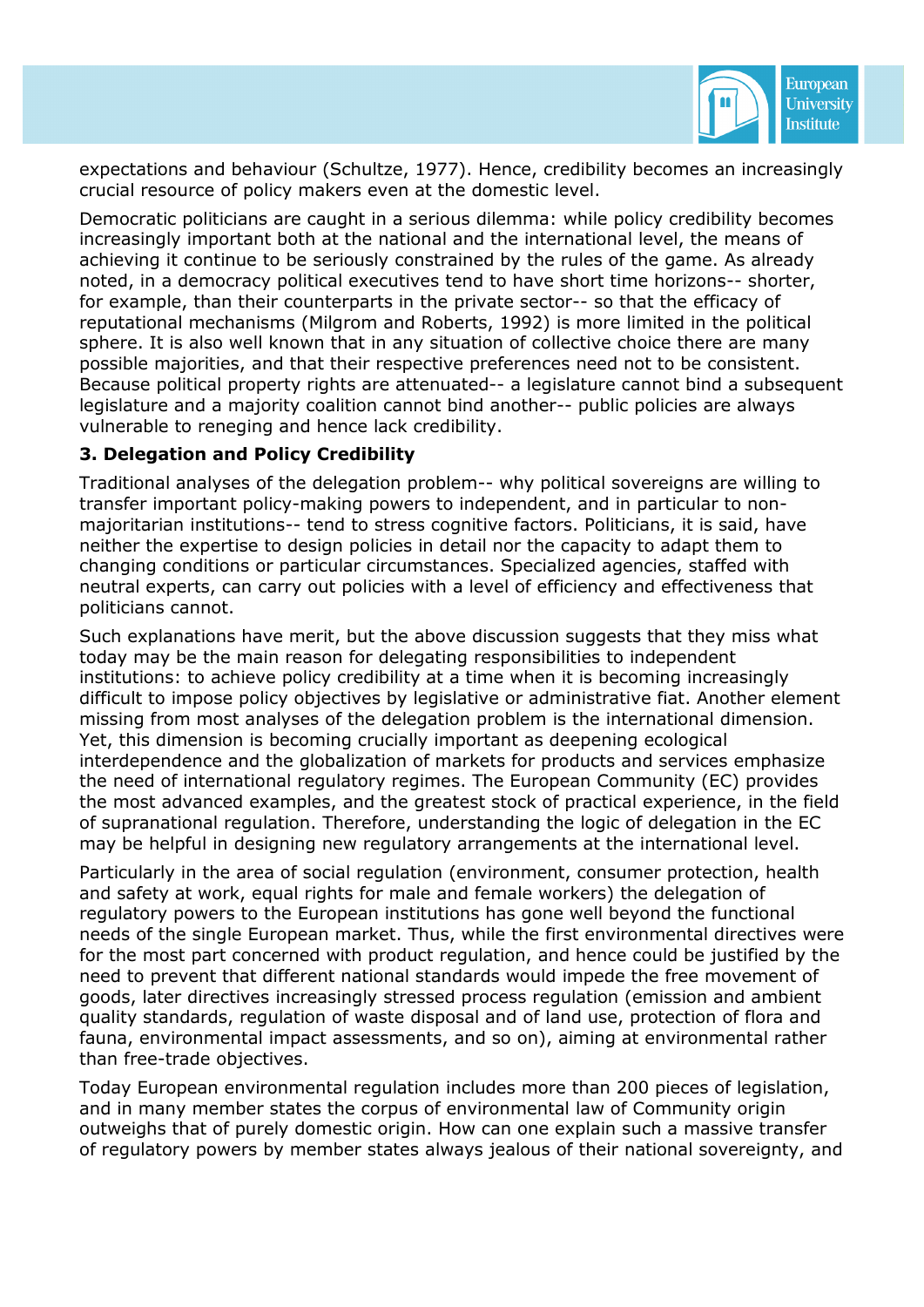

moreover in a policy area not even mentioned in the founding treaties? Widespread popular concern about environmental quality does not in itself explain delegation to the European institutions since national governments could have responded in less constraining ways to domestic demands for more environmental protection at the supranational level. For example, environmental objectives could have been promoted by means of intergovernmental arrangements, as in the case of a common foreign and security policy, or in the fields of justice and home affairs.

The problem with intergovernmental agreements in the field of regulation, however, is that it is often very difficult for the parties concerned to know whether or not such agreements are properly kept. Since regulators lack information that only regulated firms have and governments are reluctant, for political reasons, to impose excessive costs on industry, bargaining is an essential feature of the process of regulatory enforcement. Regardless of what the law says, the process of regulation is not simply one where the regulators command and the regulated obey. A "market" is created in which bureaucrats and those subject to regulation bargain over the precise obligations of the latter (Peacock, 1984). Since bargaining is so pervasive, it may be difficult for an outside observer to determine whether the spirit, or only the letter, of an international regulation has been violated.

When it is difficult to observe whether national governments are making an honest effort to enforce a common agreement, the agreement is not credible. Sometimes member states have problems of credibility not just in the eyes of each other but also in the eyes of third parties, such as regulated firms and governments outside the European Union. For example, where pollution has international effects and fines impose significant costs on firms that compete internationally, firms are likely to believe that national regulators will be unwilling to prosecute them as rigorously if they determine the level of enforcement unilaterally rather than under supranational supervision. Hence the transfer of regulatory powers to a supranational authority like the European Commission, by making more stringent regulation credible, may improve the behaviour of regulated firms. Because the Commission is involved in the regulation of a large number of firms throughout the Union, it has more to gain by being tough in any individual case than a national regulator; weak enforcement would damage its reputation in the eyes of more firms (Gatsios and Seabright, 1989). For the same reason, the risk of "regulatory capture" should be less acute, *ceteris paribus*, at the supranational than at the national level.

However, the reason for delegating powers to politically independent institutions is the same at both levels. As Gatsios and Seabright (ib., p. 46) write: "The delegation of regulatory powers to some agency distinct from the government itself is... best understood as a means whereby governments can commit themselves to regulatory strategies that would not be credible in the absence of such delegation. And it is an open question in any particular case whether the commitment is most effectively achieved by delegation to national rather than to supra-national agencies".

#### **4. Commitment and Reputation**

The statement that governments can credibly commit themselves to a strategy by delegating powers to an independent body is so central to our argument that it deserves to be examined from different theoretical perspectives. The theory of non-cooperative games is an obvious starting point since this theory is crucially concerned with situations where binding commitments are either impossible or too costly. A standard result is that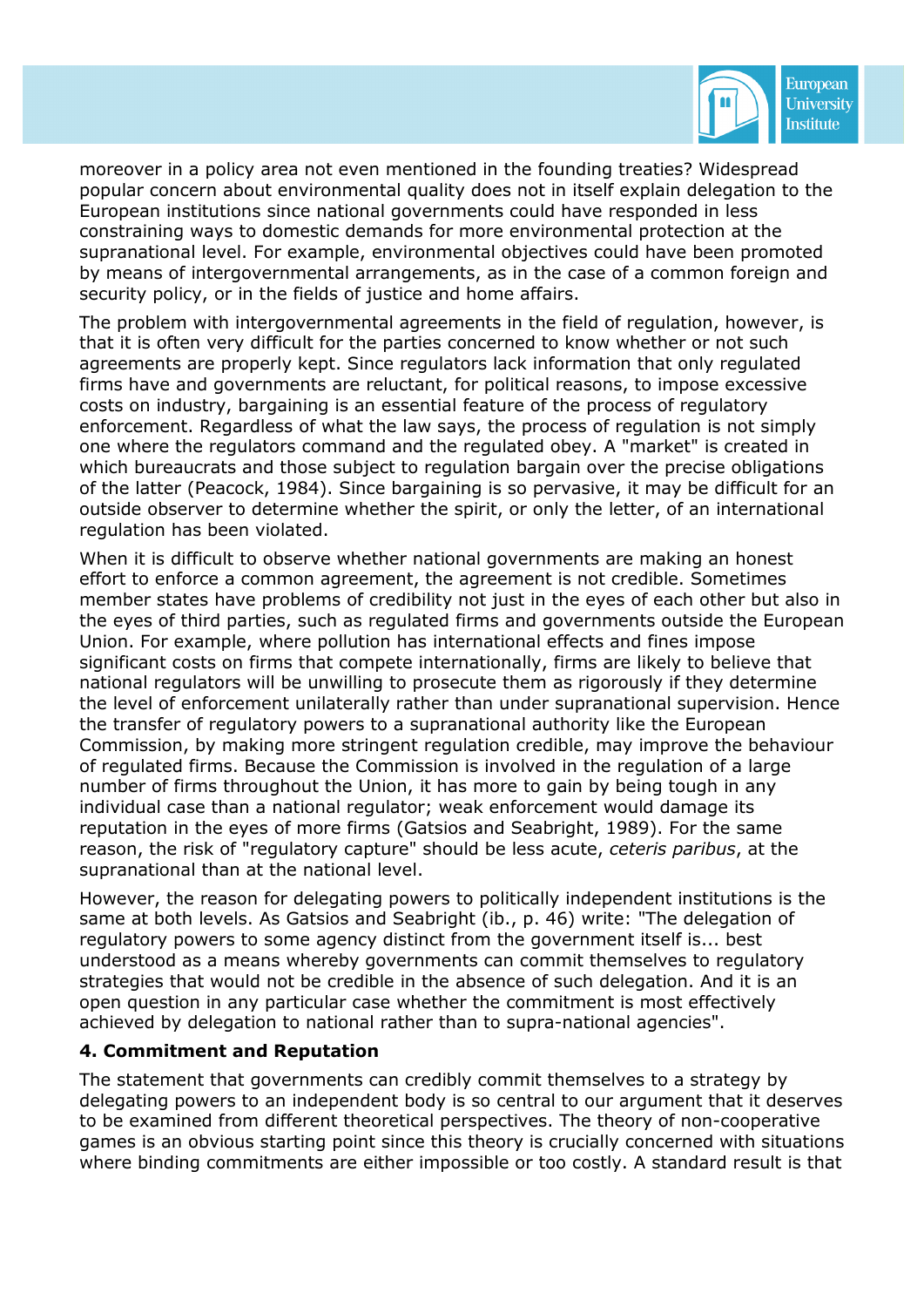

a non-cooperative game such as the Prisoners' Dilemma has no Pareto-efficient solution if it is played only once. If the game is played an indefinite number of times, however, "defecting" is no longer the dominant, but inefficient, strategy. This is because a collapse of trust and cooperation carries a cost in the form of a loss of future profits. If this cost is large enough, defection will be deterred and cooperation sustained. For this to be the case, the discounted value of all future gains must be larger than the shortrun gain from non-cooperation. As already mentioned, cooperation and credible commitments are hard to achieve in politics precisely because the time beyond the next election counts for little.

Consider now a modified version of the Prisoners' Dilemma known as the trust game (Kreps, 1990; Milgrom and Roberts, 1992). Player A must first decide whether or not to trust player B. If A chooses to trust B, B is made aware of this and has the option either to honour the trust, in which case both players gain 10 utiles, or to abuse it; in such a case A loses 5 and B earns 15. If A decides not to trust B, then both A and B get zero- zero being the value arbitrarily assigned to whatever the two players might do in the absence of trust.

If the game is played only once we can predict that A will not offer trust and B will not honour trust in case it is offered-- a sub-optimal outcome. Again, the situation is different if the game is played repeatedly. For example, A can inform B that he will begin by offering trust and will continue doing so as long as B honours that trust. The moment B abuses the offered trust, however, A will never trust B again. Now it is in B's interest to honour the trust: abuse in any round will increase the payoff in that round by 5 utiles, but the payoff will be zero in all subsequent rounds (if any). Thus, if B's discount rate is not too high, so that he has a substantial stake in the future, the combination of strategies (Trust B, Honour A's trust) is a Nash equilibrium since neither player has an incentive to deviate from that pattern of behaviour: the "contract" between A and B is self-enforcing.

So far it was assumed that the same individuals engage in a transaction repeatedly. This would seem to limit the game's applicability since many transactions between individuals (or organizations) do not recur frequently. But as Kreps (1990) has shown, this assumption is not necessary. It the same B faces a series of individuals A1, A2, ... who each offer trust only if B honoured trust when it was last offered, then B's calculation about whether to honour trust is exactly the same as if B were repeatedly facing the same A. The resulting arrangement is again self-enforcing as long as B's opportunities in later transactions can be tied to his behaviour in earlier transactions. In each transaction B honours trust in order to maintain a reputation for honesty that will encourage future partners to offer trust.

In many situations it is convenient to think of B as an organization (a regulatory agency, for example) so that the system of reputation does not depend only on individual behaviour, but is supported by the entire history of the organization as well as by its "corporate culture" and *esprit de corps*. In this perspective, an organization is an intangible asset carrying a reputation that is beneficial for efficient transactions, conferring that reputation to present and future members of the organization (Kreps, 1990, pp. 108-111).

In the trust game, reputation is the mechanism that keeps the game going. Let us now examine more complex situations where both reputation and delegation play a role in maintaining cooperation over time. In the contracting approach to organizations one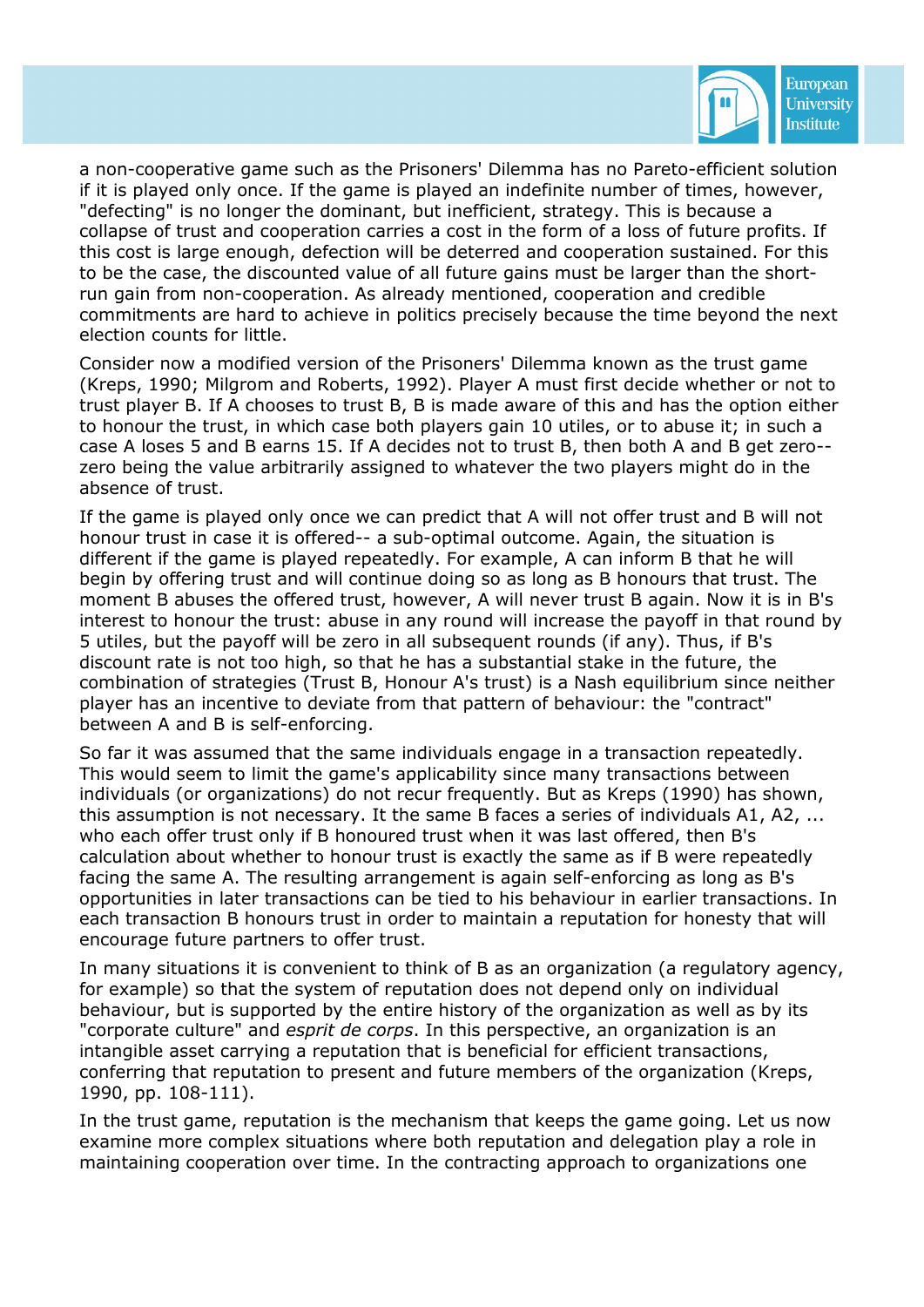

distinguishes between complete and incomplete contracts, where "contract" denotes not only a legally enforceable promise, but any informal or even tacit agreement. A complete contract would specify precisely what each party is to do in every possible circumstance, and how the realized benefits and costs are to be distributed in each contingency. However, in most ongoing transactions contingencies will arise that have not been accounted for because they were not even imagined at contracting time. In other words, actual contracts are usually incomplete and hence unenforceable.

Incomplete contracting leads to problems of imperfect commitment. There is a strong temptation to renege on the original terms because what should be done in case of an unforeseen contingency is left unstated and ambiguous and thus open to interpretation. The problem of time inconsistency analyzed by Kydland and Prescott (see section 2) is of course the policy equivalent of imperfect commitment in incomplete contracting. In both cases the root difficulty is the fact that the incentives of policy makers or contractual partners in the implementation phase may no longer be the same as their incentives in the planning stage. Hence the temptation to renegotiate the terms of the original agreement, but the possibility of renegotiating deprives that agreement of its credibility and prevents it from guiding behaviour as intended.

One response to contractual incompleteness is an arrangement known as "relational contracting". Under relational contracting the parties "do not agree on detailed plans of actions but on goals and objectives, on general provisions that are broadly applicable, on the criteria to be used in deciding what to do when unforeseen contingencies arise, on who has what power to act and the bounds limiting the range of actions that can be taken, and on dispute resolution mechanisms to be used if disagreements do occur" (Milgrom and Roberts, 1992, p. 131).

Crucially important in this approach is the choice of the mechanism for adapting the relationship to unforeseen contingencies. In many transactions one party will have much more authority in saying what adaptation will take place. But if the other contractual partners are to delegate such discretionary authority, they must believe that it will be used fairly and effectively. The source of this belief is, again, reputation. The party to whom authority is delegated should be the one with the most to lose from a loss of reputation. This is likely to be the one with the longer time horizon, the more visibility, and the greater frequency of transactions. In a policy context, this means a politically independent, expert agency rather than generalist bureaucrats subject to direct political control.

#### **5. Institutional Design**

Laws may be thought of as incomplete contracts between legislators and their voters. This is because legislation always concerns conduct and conditions in the future, so that there are always contingencies which legislators cannot foresee. The concrete application of a regulatory statute is usually delegated to a specialized agency which, however, may be designed in a number of different ways. The agency may be more or less independent from the political process, single-headed or multi-headed, its decisionmaking procedures may be more or less tightly prescribed, and its objectives narrowly or broadly defined. Such issues of institutional design are being discussed with increasing theoretical sophistication in the most recent literature on public bureaucracy (see, for example, Moe 1989 and 1990; Kiewiet and McCubbins, 1991; Horn, 1995), but to enter this debate would take us too far afield. For the purpose of this paper it is sufficient to refer briefly to the experience of the United States, the country with the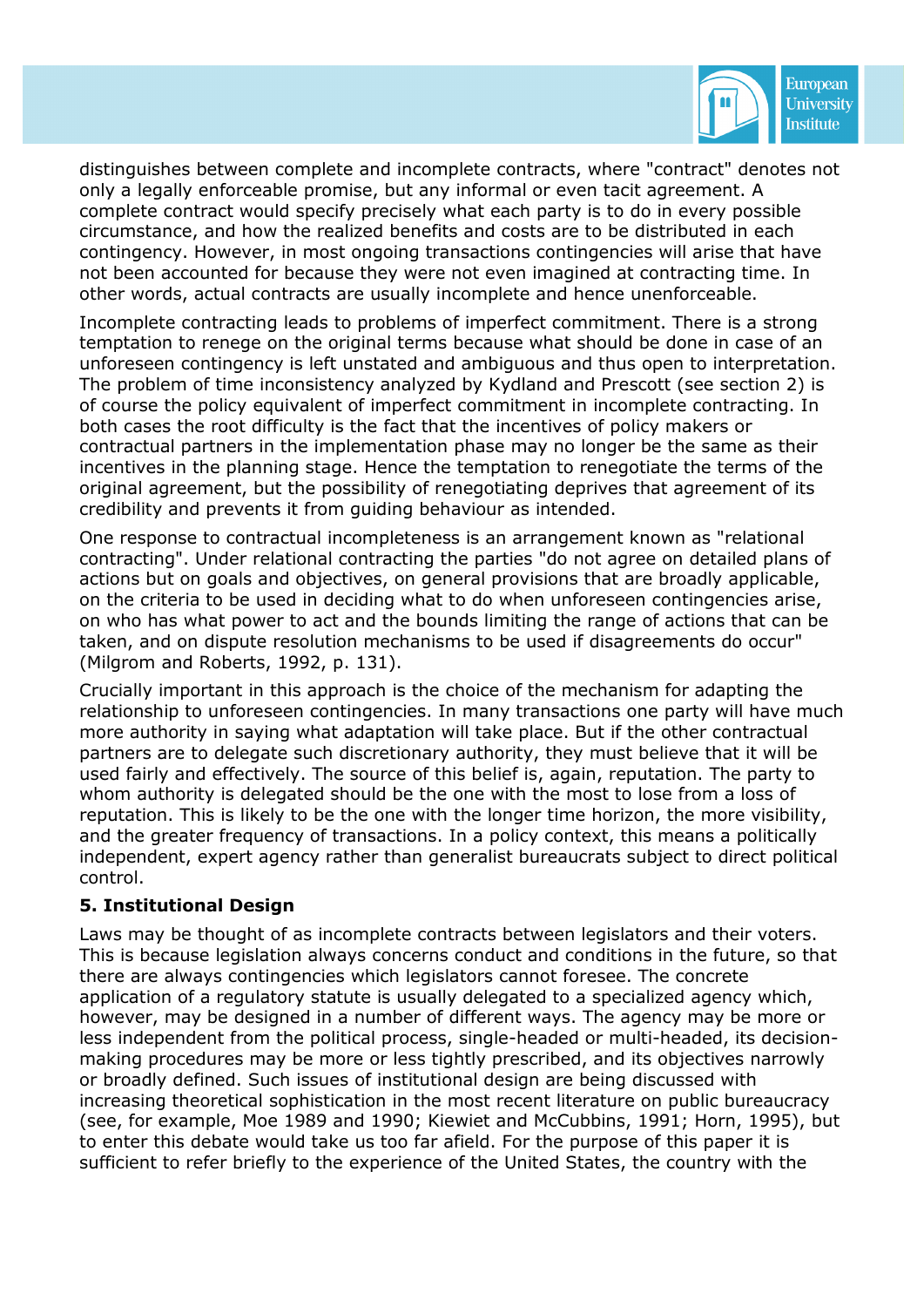

longest experience in administering statutory regulation by means of independent bodies.

The independent regulatory commissions (IRCs) are the most characteristic institutions of the American regulatory state. Although the IRCs cover an extremely wide range of administrative activities-- from the control of prices, routes and service conditions of surface transportation companies by the Interstate Commerce Commission, created in 1887, to the licensing of nuclear power plants by the Nuclear Regulatory Commission created in 1975-- they all share some organizational features that are meant to protect their decisional autonomy: they are multi-headed having five or seven members; they are bi-partisan; members are appointed by the president with the consent of the Senate and serve for fixed, staggered terms.

The IRCs are independent in the sense that-- unlike the single-headed line agencies- they operate outside the presidential hierarchy in making their policy decisions, although subject to the same budgetary review by the Office of Management and Budget (OMB) as line agencies. Also, as the US Supreme Court asserted in *Humphrey's Executor vs. United States* (1935), commissioners can be removed from office only for official misbehaviour, not for disagreement with presidential policy.

The degree of effective independence of the IRCs has changed in the course of their century-old history. In the earliest period and through the New Deal era, Congress was strongly in favour of independence. Indeed, the independence of the important regulatory bodies created during the New Deal-- Federal Communications Commission, Securities and Exchange Commission, Civil Aeronautics Board-- was the price president F.D. Roosevelt had to pay for acceptance by Congress and the Supreme Court of farreaching public interventions in the economy. The president would have preferred to assign the new functions to executive departments under his immediate control; but his the other branches of government were not willing to accept (Shapiro, 1988).

However, criticism of the IRCs, in the 1950s and 1960s, for their lack of political accountability and their alleged tendency to be captured by private interests, produced a reaction in favour of presidential control. Legislative amendments changed the chairperson terms from fixed to service at the will of the president in most regulatory commissions, and gave the chairperson stronger administrative authority over the other commissioners. As another important consequence of the academic and political critique of the IRCs, most of the regulatory bodies created in the 1970s-- the Environmental Protection Agency, the Occupational Safety and Health Administration, and the National Highway Traffic Safety Administration, among others-- were organized as single-headed executive agencies either reporting directly to the president (the case of the EPA) or in the line of command from the president down through the executive-branch hierarchy.

Ironically, the most dramatic steps to ensure centralized direction of regulation have been taken not by Democratic presidents but by president Reagan with two executive orders that concentrated supervisory authority in the Office of Management and Budget. Executive Order 12291, issued in 1981, permits OMB to review and comment on regulations proposed by executive agencies, testing the regulations proposed by executive agencies, to see that they are justified in cost-benefit terms. Executive Order 12498, issued in 1985, goes one step further requiring agencies to submit for OMB approval an "annual regulatory plan" outlining proposed actions for the next year. Such centralization was meant to ensure that policy would be managed by an institution with a view of the entire regulatory process. The emphasis on cost-benefit analysis was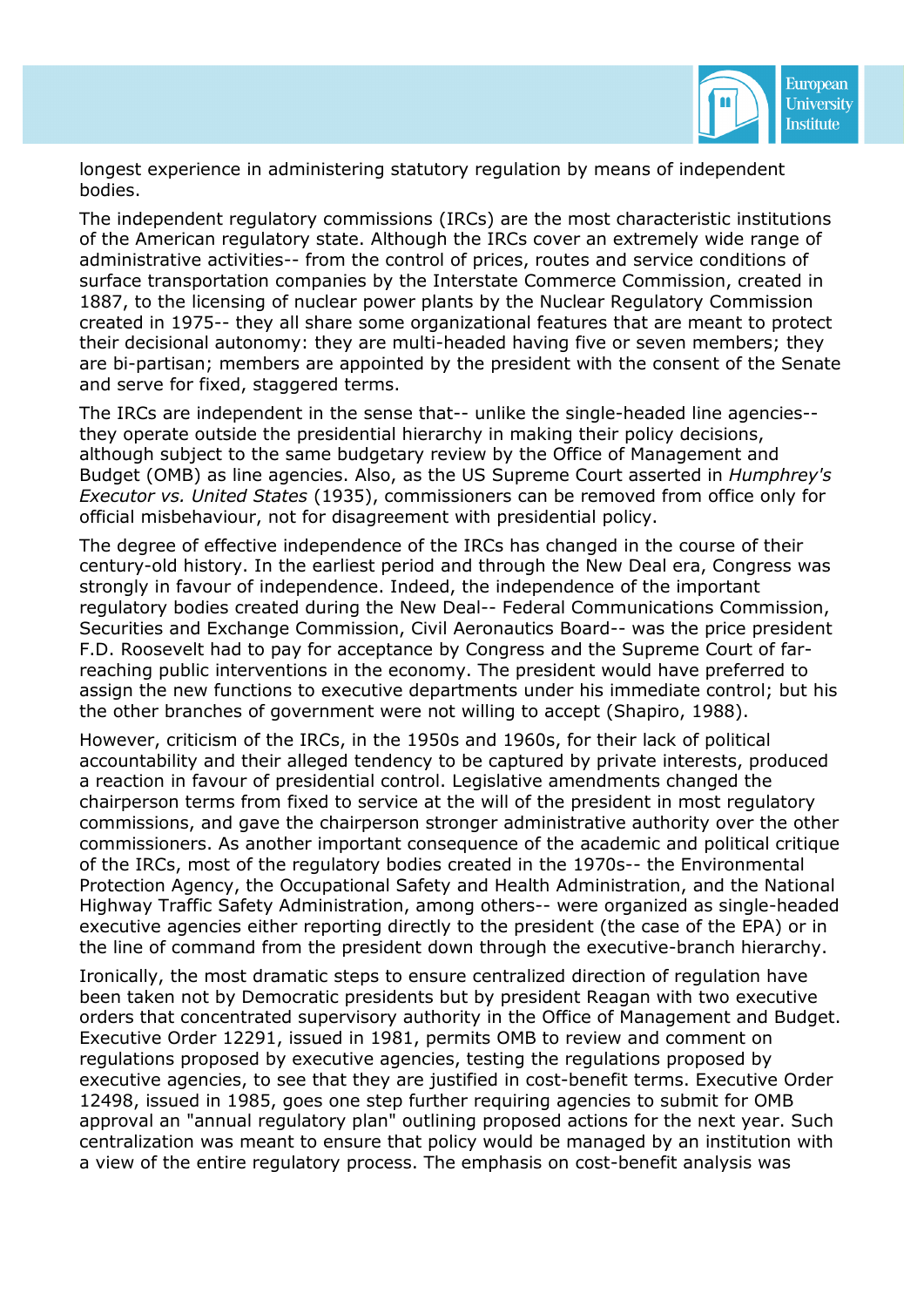

designed to discipline agency decisions by comparing the social benefits produced by regulation with its full costs, that is, not only the administrative costs of producing and enforcing the rules but, what is more important, the costs imposed on the economy by the regulatory requirements. However, public-interest groups have accused OMB to use cost-benefit analysis to delay passage of regulatory measures, especially by the EPA, with which it did not agree.

At the same time Congress, concerned about the mounting costs of social regulation- environmental and consumer protection, health and safety at the workplace, equal opportunities for minorities, transportation policy for the disabled, and so on-- and the consequent threats to employment and to the international competitiveness of American industry, was not pushing the agencies very hard to implement the statutes of the 1970s. Faced by a reluctant congress and by a president with strong anti-regulatory views, the same scholars and public interest groups who in the past had supported presidential supervision of the regulatory agencies, began arguing that not only the IRCs but also agencies dealing with social regulation should be viewed as an independent "fourth branch of government" not answerable to either Congress or president. As Martin Shapiro (1988, p. 108) writes:

If you don't trust Congress and know that the president is the enemy, who is left to love and nurture the health, safety and environmental legislation of the sixties and seventies? All that is left is the bureaucracy of the new federal agencies who were recruited only recently and retain their enthusiasm for doing what they were hired to do. They want to regulate in behalf of the great public values of health, safety, and environmental purity. So it becomes attractive to those favouring regulation to turn the federal bureaucracy into an independent branch of government. Such a branch would be free of the president, even free of the Congress of the eighties, but loyal to the sweeping statutory language of the sixties and seventies.

This citation nicely illustrates how people strongly committed to certain policy objectives may be willing to sacrifice agency responsiveness to changing political majorities in favour of greater policy consistency. The need of expertise in highly technical matters has also played a significant role in the debate about an independent fourth branch. Thus, scholars of the New Deal era defended the independence of the regulatory commissions as necessary to the acquisition and use of that expertise which was the very *raison d'être* of the Commissions. Regulatory Commissions emerged and became important instruments of governance for industry precisely because Congress and the courts proved unable to satisfy the "great functional imperative" of specialization. In the words of Merle Fainsod, independent commissions "commended themselves because they offered the possibility of achieving expertness in the treatment of special problems, relative freedom from the exigencies of party politics in their consideration and expeditiousness in their disposition" (Fainsod, 1940, p. 313).

Two more arguments have been advanced in favour of agency independence. First, all regulatory agencies are created by congressionally enacted statutes. Their legal authority, their objectives and sometimes even the means to achieve those objectives are to be found in congressional statutes. Regulatory discretion is legitimated by the fact that the programmes the agencies operate are created, defined and limited by law. Moreover, since passage of the Administrative Procedures Act (APA) in 1946, regulatory decision-making in America has undergone a far-reaching process of judicialization. Under APA, agency adjudication (a case-by-case, trial-type process for the formulation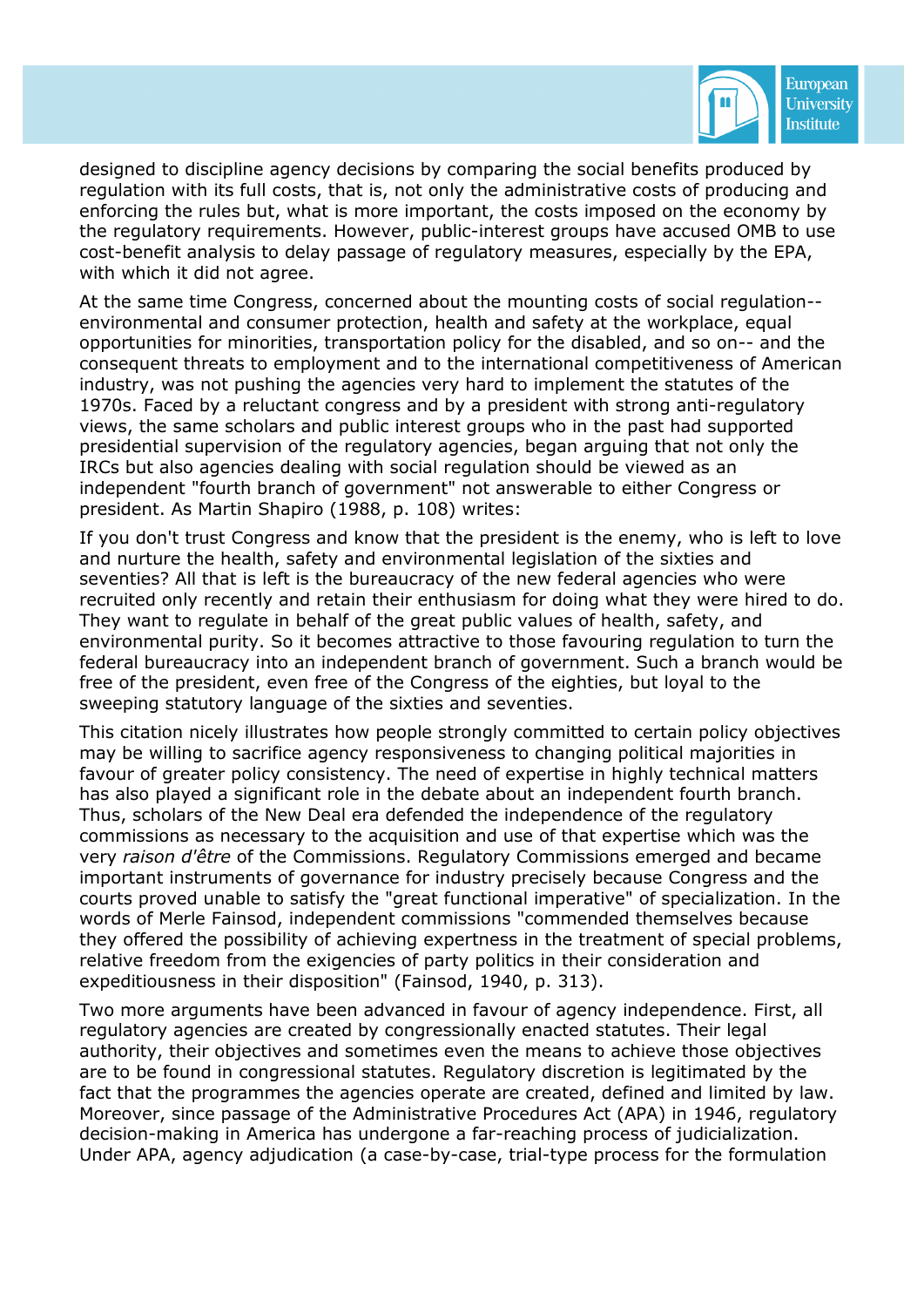

of an order) was made to look like court adjudication, including the adversarial process for obtaining evidence, and the requirement of a written record as a basis of agency decisions. In the 1960s, the courts began to develop a large body of procedural rules and strict standards of judicial review for rule-making (e.g., standard-setting) proceedings. Finally, in the 1980s there were serious attempts to make the exercise of regulatory discretion-- the residual category of what agencies do, which is neither adjudication nor rule making-- court-like as well (Shapiro, 1988).

The progressive judicialization of regulatory proceedings makes the argument in favour of an independent regulatory branch more plausible by making the agencies more and more court-like. After all, one of the most important characteristics of courts is their independence. If it is improper for a president or member of Congress to interfere with a judicial decision, the same ought to be true with respect to the decisions of a courtlike agency.

We shall come back to the question of regulatory legitimacy in section 7 of this paper. There it will be shown that the American debate on an independent fourth branch provides useful insights into the general issue of the role of non-majoritarian institutions in a democracy. Before addressing the normative problem, however, we discuss another institutional arrangement now emerging in Europe and which may provide a viable model for regulation at the international level.

#### **6. Regulatory Networks**

Agencies, commissions and boards operating outside the hierarchical guidance and control by the central administration are becoming increasingly important also in Europe (Majone, 1996). Well-known examples are the French Autorités Administratives Indépendantes, the Regulatory Offices in Britain, and the specialized European agencies created by the member states of the European Union in October, 1993. The list of new bodies includes, in addition to the European Monetary Institute, - the forerunner of the European Central Bank, - the European Environmental Agency, the Office of Veterinary and Physosanitary Inspection and Control, The European Centre for the Control of Drugs and Drug Addiction, the European Agency for the Evaluation of Medical Products, and the European Agency for Health and Safety at Work.

It is true that the new European agencies are not (yet) fully - fledged regulatory bodies such as the American independent commissions with their powers of rule-making, adjudication of individual cases, and enforcement. The functions assigned to the agencies are essentially the collection, processing and dissemination of information, and networking with national and international institutions. This latter function is particularly relevant to the present discussion.

As stated above, the trend toward delegating important policy-making powers to specialized agencies is evident everywhere in Europe. These bodies are expected to deal with a certain range of problems on their own merit rather than on the basis of party political considerations. Governments are aware of the importance of policy credibility in an increasingly interdependent world; they understand that delegation to independent agencies is the price to be paid for achieving more credibility. However, the same governments are often driven by considerations of political expediency, and by a long tradition of ministerial interference, to intervene in agency decisions. The organizational design of the great majority of new agencies reveals these conflicting tendencies: independence is formally acknowledged, but agency powers and decision-making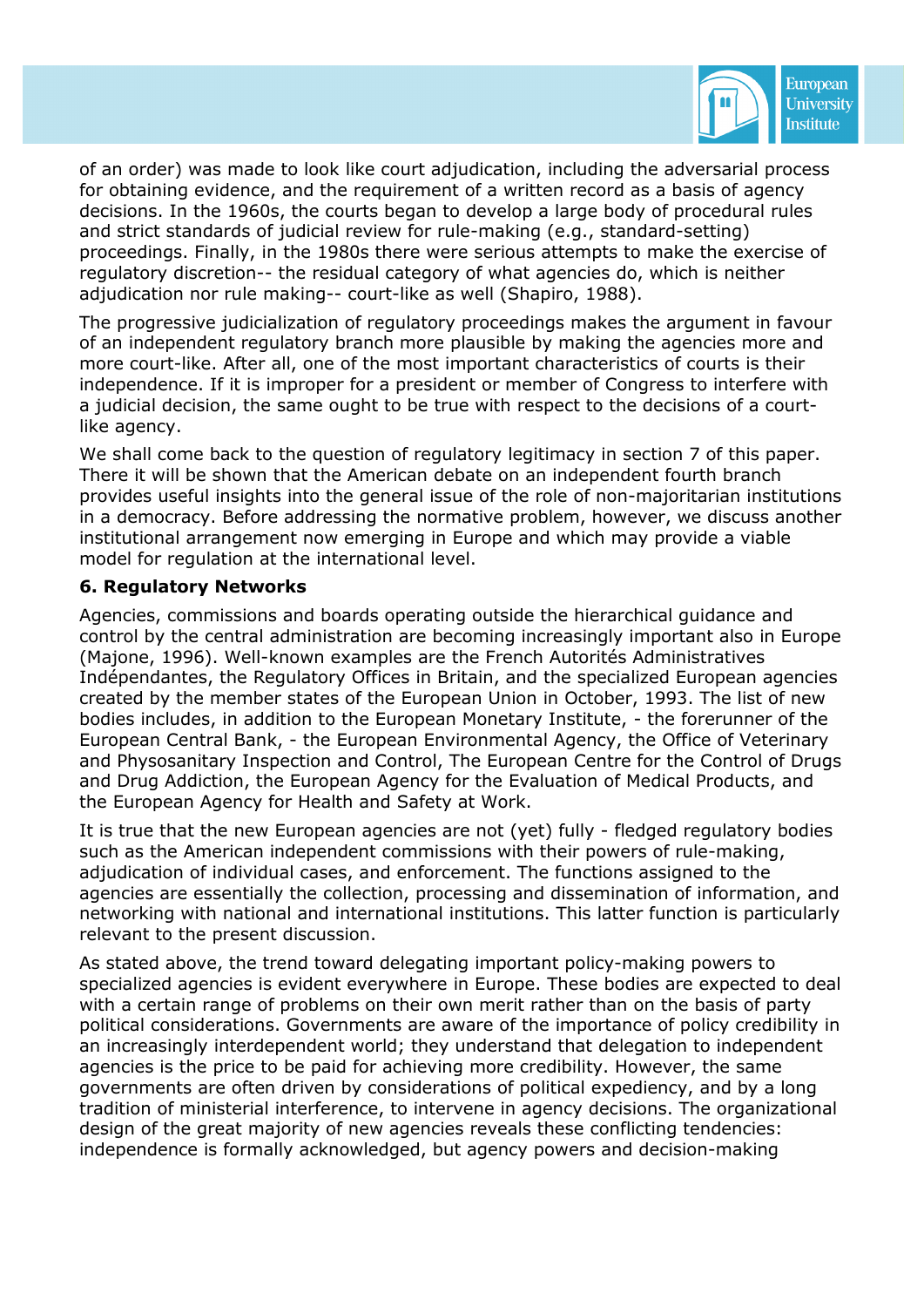

procedures are so defined that the government still retains considerable powers of intervention.

As a consequence, even if regulators are personally committed to the statutory objectives assigned to their agency, that commitment lacks credibility as long as the agency remains isolated and politically too weak to withstand the ministerial interference on its own. However, commitments may be strengthened by teamwork (Dixit and Nalebuff, 1991). Although people or organizations may be weak on their own, they can build resolve by forming a group or a network. Thus, a regulatory agency which sees itself as part of a trans-national network of institutions pursuing similar objectives and facing analogous problems, rather than as a new and often marginal addition to a huge central bureaucracy, is more motivated to resist political pressures. This is because the regulator has an incentive to maintain his/her reputation in the eyes of fellow regulators in other countries: a politically motivated decision would compromise his/ her credibility and render co-operation more difficult to achieve in the future.

Such a trans-national network appears to be emerging, in Europe, in the area of competition policy. The Competition Directorate of the European Commission (DG IV) has recently initiated a decentralization project with the long-term goal of having one Community competition statute applied throughout the European Union by a network including DG IV itself, national competition authorities, and national courts. Direct links already exist between the competition inspectors and national competition authorities in the case of investigations carried out by the Commission. Moreover, a high level of harmonization of national competition laws has already occurred spontaneously in the member states, while national competition authorities everywhere are becoming more professional and increasingly jealous of their independence.

There is no reason why the network model, given the right conditions, could not be extended to other areas of economic and social regulation, and indeed to all administrative activities where mutual trust and reputation are the key to credibility and greater effectiveness. An example is the emerging pattern of coordinated partnership between the Community statistical office, Eurostat, and the national statistical offices of the member states (McLennan, 1995). Another indication of the same trend: at a meeting of the Council of Ministers of the Environment in 1991, it was agreed that member states should establish an informal network of national enforcement offices concerned with environmental law. Against this background, the networking function of the European Environmental Agency and of the other new European agencies, with both national and international institutions, appears to be potentially quite significant. Indeed, informal networks of national and supra-national regulators, rather than formal policy co-ordination at ministerial level, seem to offer the best possibility of developing effective regulatory structures at the international level.

It is, however, important to notice that a high level of professionalization is crucial to the viability of the network model. Professionals are oriented by goals, standards of conduct, cognitive beliefs and career opportunities that derive from their professional community, giving them strong reasons for resisting interference and directions from political outsiders (Moe, 1987, p. 2). In turn, political independence is important because serious differences concerning, for example, the role of competition principles in economic policy or the relationship between environmental protection and economic development, are likely to persist at the level of national governments. However, such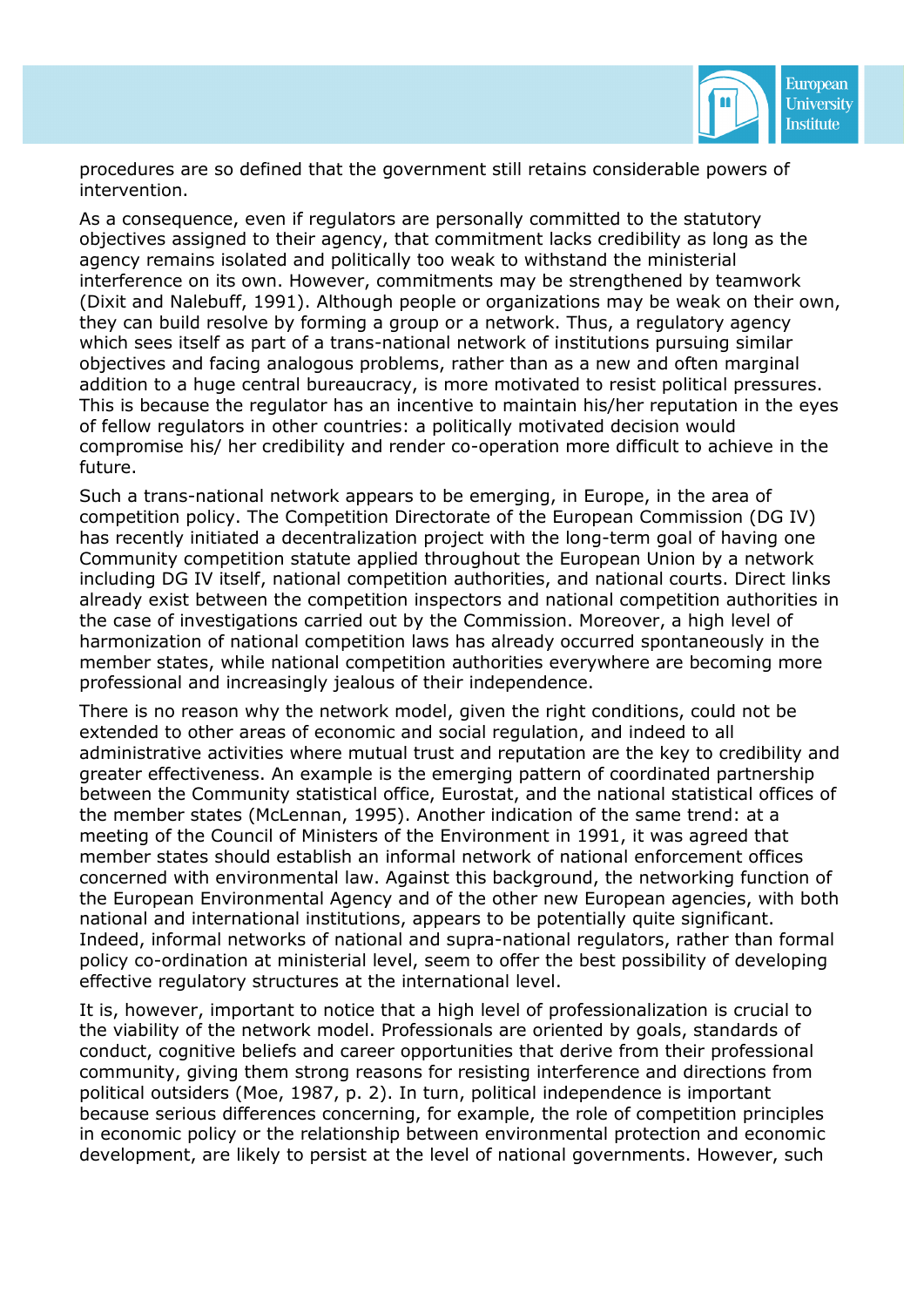

differences are much less pronounced between professional regulators from different countries, just as the commitment to price stability tends to be stronger among central bankers than among politicians from the same country. In sum, both expertise and political independence are needed to create a common basis of shared beliefs without which a co-operative partnerships of national and supranational regulators could not function effectively.

## **7. Independence and Accountability**

A principle of democratic theory, which many consider to be self-evident, is that public policy ought to be subject to control only by persons directly accountable to the electorate. Independent agencies seem to violate the principle and hence are viewed with suspicion by the advocates of parliamentary sovereignty and unrestricted majority rule. The technocrats who head such agencies are appointed, not elected, officials yet they yield considerable power. How is the exercise of that power to be democratically controlled? The suspicion extends to all non-majoritarian institutions: not only independent regulatory bodies, but also independent central banks, supranational institutions such as the European Commission (the much debated issue of the "democratic deficit" of European policy-making processes), and even courts or, at least, substantive judicial review.

At the same time, the growth of judicial review in Europe, and the multiplication of regulatory bodies exercising, in a limited sphere, legislative, judicial and executive functions, show, at the very least, that the triad of government powers is no longer considered an inviolable principle. Also, courts find their policy-making role enlarged by the public perception of them as guarantors of the substantive ideals of democracy when electoral accountability in the traditional forms seems to be waning (Volcansek, 1992).

In practice, it has always been understood that for many purposes reliance upon qualities such as expertise, professionalism, consistency, and independence has more importance that reliance upon majoritarian rule. To clarify the purposes for which the principle of majority rule may be modified to allow for more indirect forms of democratic control and accountability, it is useful to distinguish between efficient and redistribute policies. The nineteenth century Swedish economist Knut Wicksell was probably the first scholar to emphasize the importance of this distinction and the need to deal with efficiency and redistribution through separate processes of collective decision. Efficient policies attempt to increase aggregate welfare, that is, to improve the conditions of all, or almost all, individuals and groups in society, while the objective of redistributive policies is to improve the conditions of one group at the expense of another. Now, in a democracy, redistribution of income and wealth can only be achieved by majority decision since any issue over which there is unavoidable conflict cannot be resolved by unanimous agreement. Efficient policies, on the other hand, may be thought of as positive-sum games where everybody can gain. Hence, such policies could be decided, in principle, by unanimity. The unanimity rule guarantees that the result of collective choice is a Pareto-efficient outcome, since anybody adversely affected by the collective decision can veto it. It follows that redistributive policies can only be legitimated by the will of the majority, while efficient policies are basically legitimated by the results they achieve.

There are, of course, well-known practical difficulties connected with the use of the unanimity rule in a large group of decision-makers (Buchanan and Tullock, 1962). Some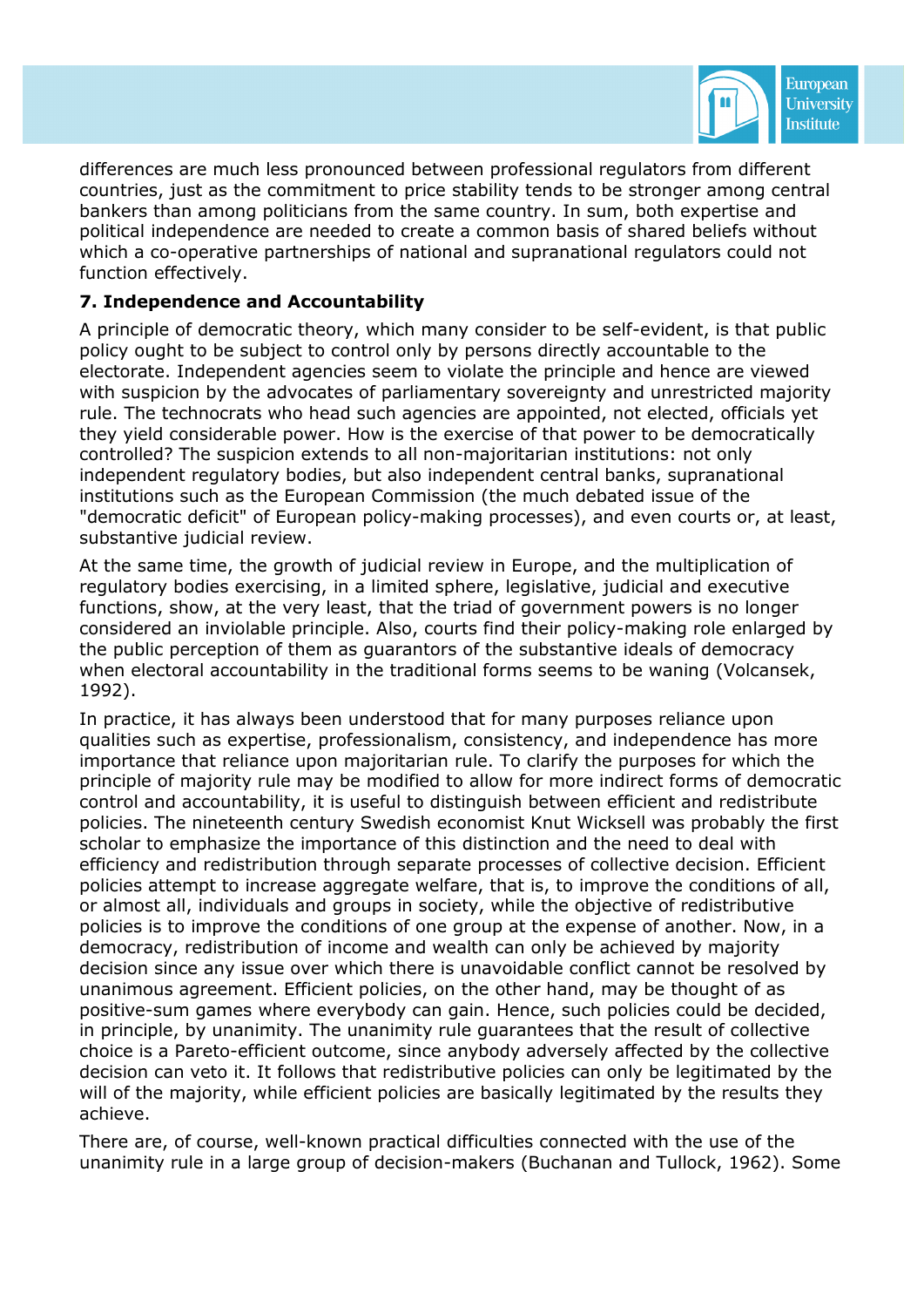

second-best solutions to such difficulties are the use of qualified majorities, or -- the solution of greatest interest here -- the delegation of problem-solving tasks to expert, non-majoritarian institutions such as independent regulatory agencies and commissions. In fact, the correction of market failures as, for example, monopoly power, negative externalities or failures of information, is the task and also the normative justification of economic and social regulation. To the extent that it succeeds in correcting such market failures, regulation increases efficiency and thus aggregate welfare. Regulatory policies, like all public policies, have redistributive consequences; but for the regulator such consequences represent constraints rather than objectives. Only the commitment to the maximization of aggregate welfare can justify the political independence of regulators. By the same token, decisions to redistribute resources from one group of individuals, regions, or countries to another group, cannot be taken by independent experts, but only by elected politicians. This, as I have argued elsewhere (Majone, 1993) is one reason why the European Union, as presently constituted, cannot and should not engage in large-scale redistributive policies.

To say that delegation to non-majoritarian institutions is legitimate for a certain class of issues is not to deny that a problem of accountability exists. Rather, the challenge is to develop a concept of accountability that is compatible with democratic principles but which, at the same time, does not contradict in practice the *raison d'être* of such institution. A strict application of the majoritarian principle of direct accountability to the voters or to their elected representative would lead to the conclusion that political independence and democratic accountability are mutually exclusive. But it is a mistake to apply the standards of legitimacy and accountability derived from a particular model of democracy -- the majoritarian or Westminster model -- to other models where nonmajoritarian institutions play a significant role (Lijphart, 1984).

Majoritarian standards of accountability correspond to the conventional view of control as "self-conscious oversight, on the basis of authority, by defined individuals or offices endowed with formal rights or duties to inquire, call for changes in behaviour and (in some cases) to punish" (Hood, 1991, p. 347). For the technical and discretionary activities usually delegated to non-majoritarian institutions such as independent agencies, a more appropriate notion of control is one which Christopher Hood has called "interpolable balance": a view of control that takes as its starting point a need to identify self-policing mechanisms which are already present in the system, and can contemplate a network of complementary and overlapping checking mechanisms instead of assuming that control is necessarily to be exercised from any fixed place in the system" (ib. pp. 354-355).

Applying this broader notion of control to our case, we conclude that politically independent expert agencies can be monitored and kept politically accountable only by a combination of control instruments: clear and narrowly defined objectives; strict procedural requirements; judicial review; professionalism and peer review; transparency; public participation. It will be recalled from the discussion of section 5 that the institutional evolution of American regulatory agencies and commissions has in fact been guided by these or similar principles. The record shows that when such a multi-pronged system of controls works properly, no one controls an independent agency, yet the agency is "under control" (Moe, 1987).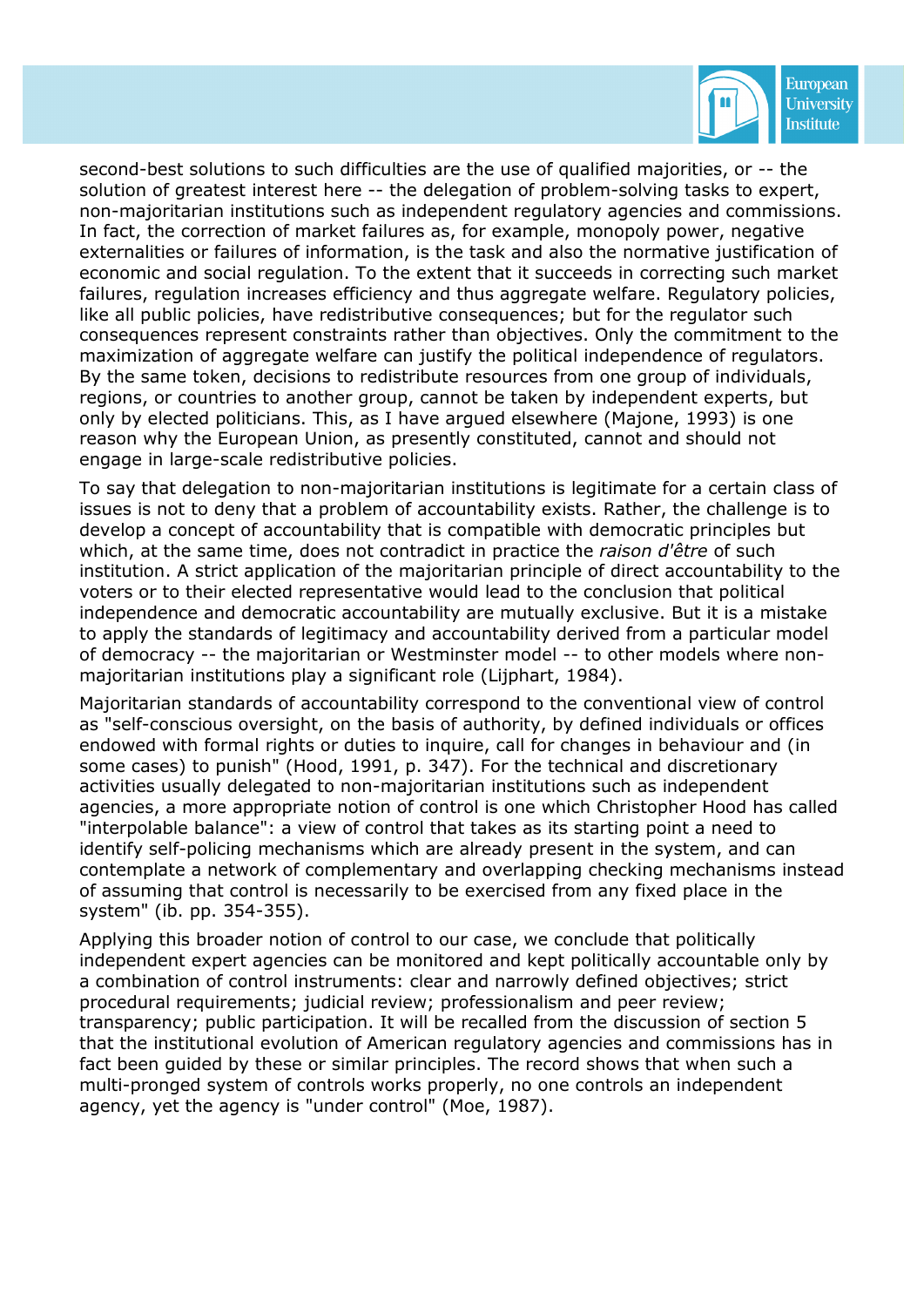

#### **8. Summary and conclusions**

This paper has analyzed the tension between the pro tempore nature of democratic governance and the long-term commitments necessary to deal effectively with the environmental, risk, and other regulatory issues of contemporary society. In the past, the tension between continuity and change has been resolved by constitutionalizing the basic rules of governance as well as the basic rights and duties of citizens. A written constitution is a prime example of a non-majoritarian institution since it can only be changed by special majorities and through time consuming procedures. There are, however, well-known limits to what can be achieved by constitutional and judicial means. At any rate, contemporary democracies need politically independent institutions not only to protect basic constitutional values but also at the mundane level of policymaking.

I have argued that the growing role of such non-majoritarian institutions reflects not only the need of expertise and independent judgement in highly complex issues, but, more generally, the changing nature of public policy making. In a world where national borders are increasingly porous, the possibility of achieving policy objectives by coercive means is severely limited; credibility, rather than the legitimate use of coercion is now the most valuable resource of policy-makers. Unfortunately, it is quite difficult for democratic politicians to credibly commit themselves to a long-term strategy: because a legislature cannot bind another legislature, and a government coalition cannot tie the hands of another coalition, public policies are always vulnerable to reneging and thus lack long-term credibility. Hence, the delegation of policy-making powers to independent institutions is a means whereby governments can credibly commit themselves to strategies that would not be credible in the absence of such delegation.

The credibility problem is even more acute at the international level. Thus, purely intergovernmental agreements on complex regulatory matters lack credibility because, in the absence of a supranational monitoring agency, it may be quite difficult for the parties concerned to determine whether or not the agreements are properly kept. But when it is difficult to observe whether national governments are making an honest effort to enforce a cooperative agreement, the agreement is not credible. The one possible solution is to delegate regulatory power to an independent supranational body such as the European Commission.

Could the same strategy of delegation be viable also on a scale broader that the European Union? In the field of international cooperation the EU represents a special case and a very advanced solution since it is based on a binding legal order and a dense web of relationships at all levels of government. Such a level of integration was made possible by the fact that the member states, despite their diversity, share a number of basic values and common traditions. It is not to be expected that less homogeneous groups of states would be able or willing to develop a set of institutions comparable to those existing at the European level.

However, a weaker version of the network model discussed in section 6, where a small international body monitors the implementation of joint agreements by national authorities, and where coordination is achieved by mutual adjustments and "soft law", could be viable also at the international level -- at least in some regulatory areas such as environmental protection, the testing of new medical drugs, technical standardization, and competition policy.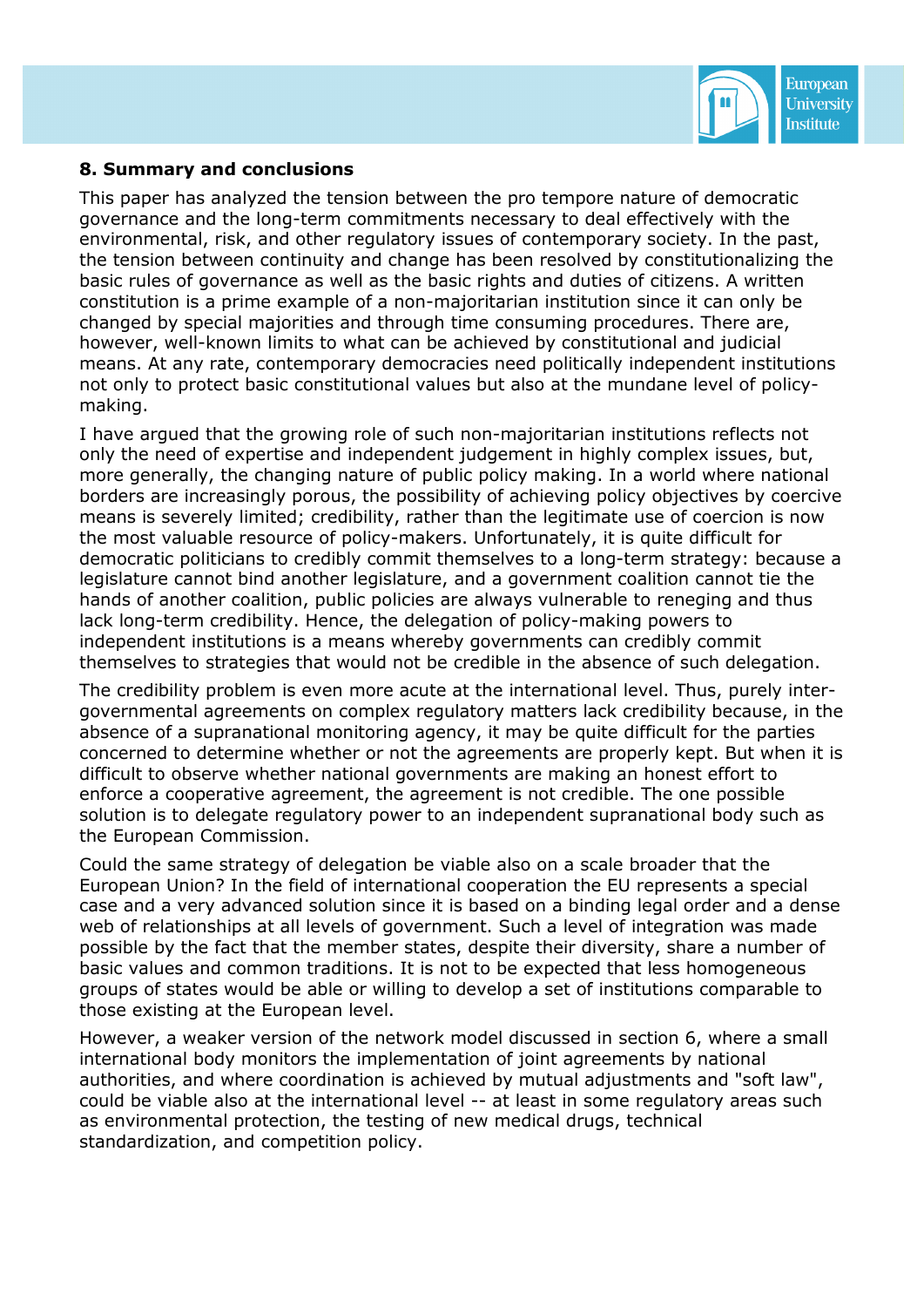

For the reasons given above, the success of the network model at the international level depends, even more crucially that at the European level on the reputation of the participating institutions and on their commitment to a problem solving rather than a bargaining style of decision-making. Also in this case, national regulators must enjoy sufficient professional autonomy and political independence to convince fellow regulators in other countries and international public opinion that they are implementing joint agreements in good faith, and are capable of resisting pressures to favour narrow domestic interests.

Thus, for somewhat different but complementary reasons, contemporary democracies are forced to delegate important policy-making powers to non-majoritarian institutions at the national, supranational and international levels. As already noted, this development requires the elaboration of criteria of legitimacy and accountability better adapted to the realities of an increasingly interdependent world than those derived from the traditional, but largely mythical model of pure majoritarian democracy.

#### **References**

Buchanan, James M. and Gordon Tullock, 1962: *The Calculus of Consent*, Ann Arbor, Mich.: The University of Michigan Press

Dixit, Avinash K. and Barry J. Nalebuff, 1991: *Thinking Strategically*, New York: W. W. **Norton** 

Fainsod, Merle, 1940: "Some Reflections on the Nature of the Regulatory Process", in C. J. Friedrich and Edward S. Mason (eds.) *Public Policy*, Cambridge, MA.: Harvard Univeristy Press

Gatsios, Kristos and Paul Seabright, 1989: "Regulation in the European Community", *Oxford Review of Economic Policy,* Vol. 5, 2, 37-60

Hood, Christopher, 1991: "Concepts of Control over Public Bureaucracies: 'Control' and 'Interpolable Balance'", in Franz-Xaver Kaufmann (ed.), *The Public Sector*, Berlin and New York: Walter de Gruyter, 347-66

Horn, Murray J., 1995: *The Political Economy of Public Administration*, Cambridge, England: Cambridge University Press

Kiewiet, D. Roderick and Mathew D. McCubbins, 1991: *The Logic of Delegation*, Chicago, Ill.: The University of Chicago Press

Kreps, David M., 1990: "Corporate Culture and Economic Theory", in James E. Alt and Kenneth A. Shepsle (eds.), *Perspectives on Positive Political* Economy,

Cambridge, England: Cambridge University Press, 90-143

Kydland, Finn and Edward Prescott, 1977: "Rules Rather Than Discretion: The Inconsistency of Optimal Plans", *Journal of Political Economy*, Vol. 85, 3, 137-160

Lijphart, Arend, 1984: *Democracies*, New Haven, CT.: Yale University Press

Linz, Juan, 1995: "Democracy's Time Constraints", paper presented at the Second Vienna Dialogue on Democracy, *Democracy and Time*, Vienna: Institute for Advanced **Studies** 

McLennan, William, 1995: "Working Together as Partners in European Statistics", in F. Crescenzi (ed.), *European Statistics in Perspective*, Rome: ISTAT, 24-48